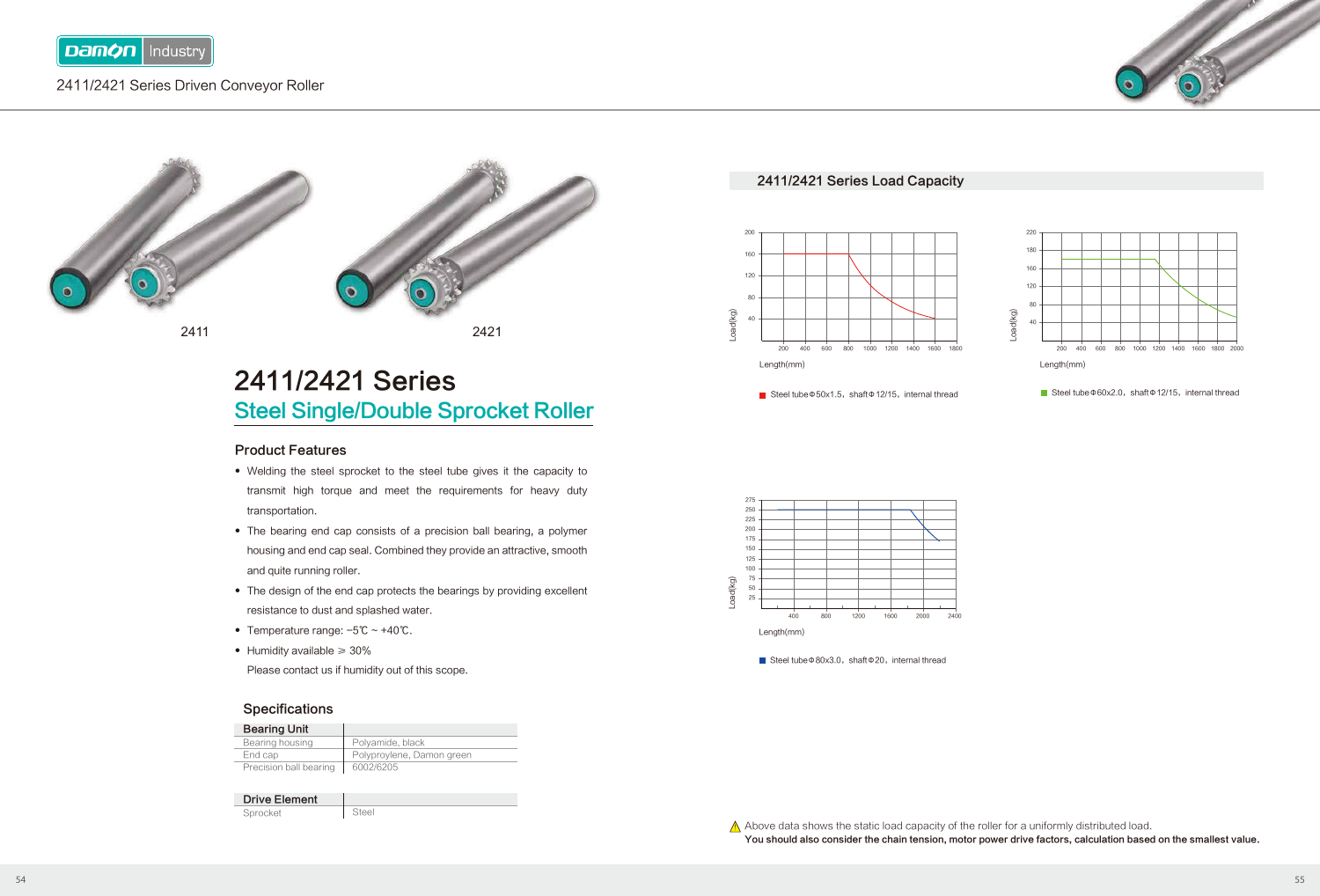

### 2411/2421 Series Load Capacity



■ Steel tubeΦ50x1.5, shaftΦ12/15, internal thread



<sup>■</sup> Steel tubeΦ60x2.0, shaftΦ12/15, internal thread



■ Steel tubeΦ80x3.0, shaftΦ20, internal thread

 $\bigwedge$  Above data shows the static load capacity of the roller for a uniformly distributed load.

You should also consider the chain tension, motor power drive factors, calculation based on the smallest value.